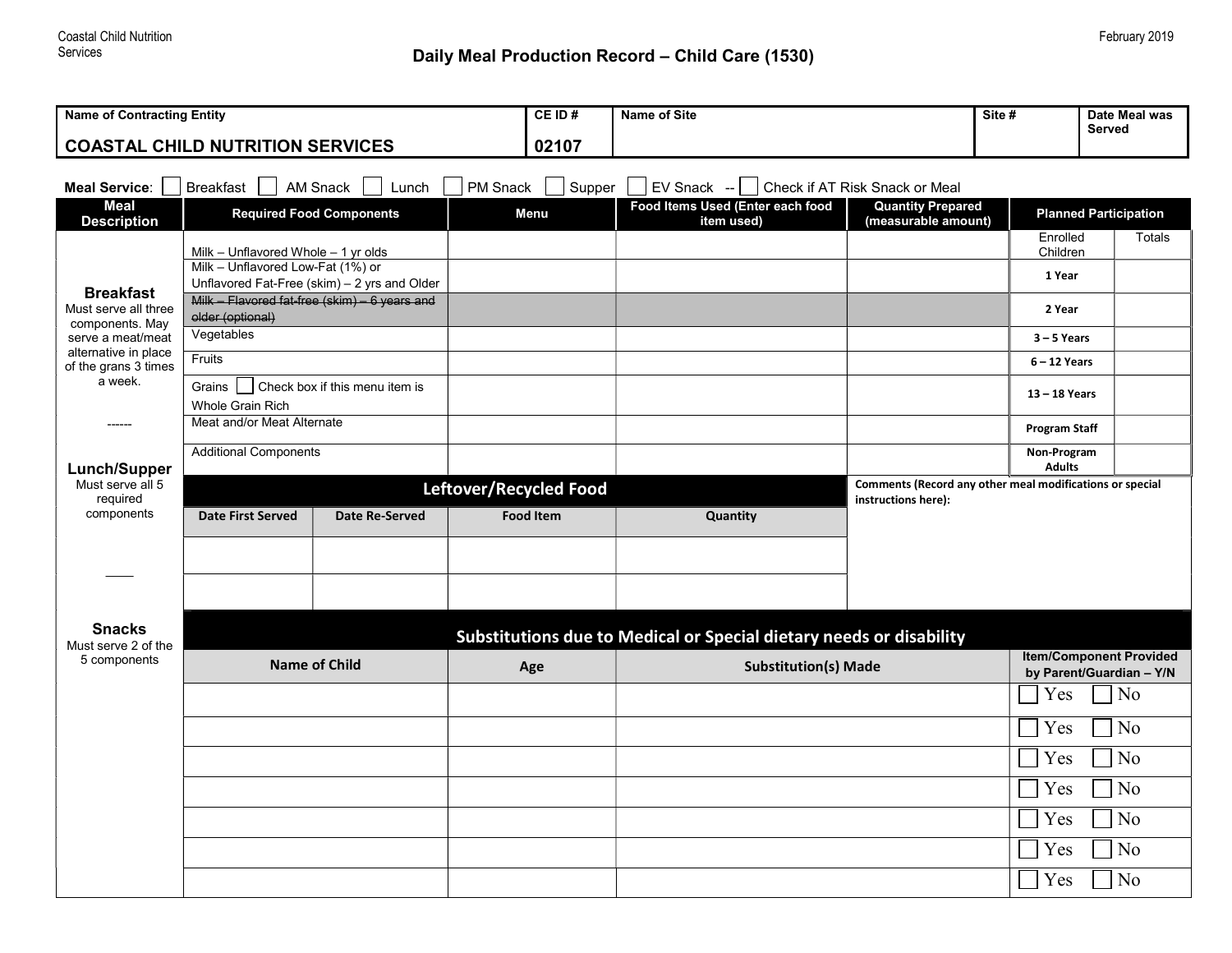## Daily Meal Production Record - Child Care (1530)

| <b>Name of Contracting Entity</b>         |                                                                                    |                                 |                        | <b>Name of Site</b>                                                 |                                                            | Site #<br>Date Meal was<br><b>Served</b> |                              |  |  |  |
|-------------------------------------------|------------------------------------------------------------------------------------|---------------------------------|------------------------|---------------------------------------------------------------------|------------------------------------------------------------|------------------------------------------|------------------------------|--|--|--|
| <b>COASTAL CHILD NUTRITION SERVICES</b>   |                                                                                    |                                 |                        |                                                                     |                                                            |                                          |                              |  |  |  |
|                                           |                                                                                    |                                 |                        |                                                                     |                                                            |                                          |                              |  |  |  |
| Meal Service:  <br><b>Meal</b>            | <b>Breakfast</b>                                                                   | AM Snack<br>Lunch               | PM Snack<br>Supper     | EV Snack --<br>Food Items Used (Enter each food                     | Check if AT Risk Snack or Meal<br><b>Quantity Prepared</b> |                                          |                              |  |  |  |
| <b>Description</b>                        |                                                                                    | <b>Required Food Components</b> | Menu                   | item used)                                                          | (measurable amount)                                        |                                          | <b>Planned Participation</b> |  |  |  |
|                                           | Milk - Unflavored Whole - 1 yr olds                                                |                                 |                        |                                                                     |                                                            | Enrolled<br>Children                     | <b>Totals</b>                |  |  |  |
|                                           | Milk - Unflavored Low-Fat (1%) or Unflavored                                       |                                 |                        |                                                                     |                                                            | 1 Year                                   |                              |  |  |  |
| <b>Breakfast</b><br>Must serve all three  | Fat-Free (skim) - 2 yrs and Older<br>Milk - Flavored fat-free (skim) - 6 years and |                                 |                        |                                                                     |                                                            | 2 Year                                   |                              |  |  |  |
| components. May                           | older (optional)                                                                   |                                 |                        |                                                                     |                                                            |                                          |                              |  |  |  |
| serve a meat/meat<br>alternative in place | Vegetables                                                                         |                                 |                        |                                                                     |                                                            | $3 - 5$ Years                            |                              |  |  |  |
| of the grans 3 times                      | Fruits                                                                             |                                 |                        |                                                                     |                                                            | $6 - 12$ Years                           |                              |  |  |  |
| a week.                                   | Grains<br>Check box if this menu item is<br><b>Whole Grain Rich</b>                |                                 |                        |                                                                     |                                                            | $13 - 18$ Years                          |                              |  |  |  |
|                                           | Meat and/or Meat Alternate                                                         |                                 |                        |                                                                     |                                                            | <b>Program Staff</b>                     |                              |  |  |  |
|                                           | <b>Additional Components</b>                                                       |                                 |                        |                                                                     |                                                            | Non-Program                              |                              |  |  |  |
| Lunch/Supper<br>Must serve all 5          |                                                                                    |                                 | Leftover/Recycled Food |                                                                     | Comments (Record any other meal modifications or special   | <b>Adults</b>                            |                              |  |  |  |
| required<br>components                    |                                                                                    |                                 |                        |                                                                     | instructions here):                                        |                                          |                              |  |  |  |
|                                           | <b>Date First Served</b>                                                           | <b>Date Re-Served</b>           | <b>Food Item</b>       | Quantity                                                            |                                                            |                                          |                              |  |  |  |
|                                           |                                                                                    |                                 |                        |                                                                     |                                                            |                                          |                              |  |  |  |
|                                           |                                                                                    |                                 |                        |                                                                     |                                                            |                                          |                              |  |  |  |
|                                           |                                                                                    |                                 |                        |                                                                     |                                                            |                                          |                              |  |  |  |
| <b>Snacks</b><br>Must serve 2 of the      |                                                                                    |                                 |                        | Substitutions due to Medical or Special dietary needs or disability |                                                            |                                          |                              |  |  |  |
| 5 components                              | <b>Name of Child</b>                                                               |                                 |                        | <b>Item/Component Provided</b>                                      |                                                            |                                          |                              |  |  |  |
|                                           |                                                                                    |                                 | Age                    | <b>Substitution(s) Made</b>                                         | by Parent/Guardian - Y/N                                   |                                          |                              |  |  |  |
|                                           |                                                                                    |                                 |                        |                                                                     |                                                            | Yes                                      | N <sub>o</sub>               |  |  |  |
|                                           |                                                                                    |                                 |                        |                                                                     |                                                            | Yes                                      | No                           |  |  |  |
|                                           |                                                                                    |                                 |                        |                                                                     |                                                            | Yes                                      | N <sub>o</sub>               |  |  |  |
|                                           |                                                                                    |                                 |                        |                                                                     |                                                            | Yes                                      | N <sub>o</sub>               |  |  |  |
|                                           |                                                                                    |                                 |                        |                                                                     |                                                            | Yes                                      | No                           |  |  |  |
|                                           |                                                                                    |                                 |                        |                                                                     |                                                            | Yes                                      | No                           |  |  |  |
|                                           |                                                                                    |                                 |                        |                                                                     |                                                            | Yes                                      | N <sub>o</sub>               |  |  |  |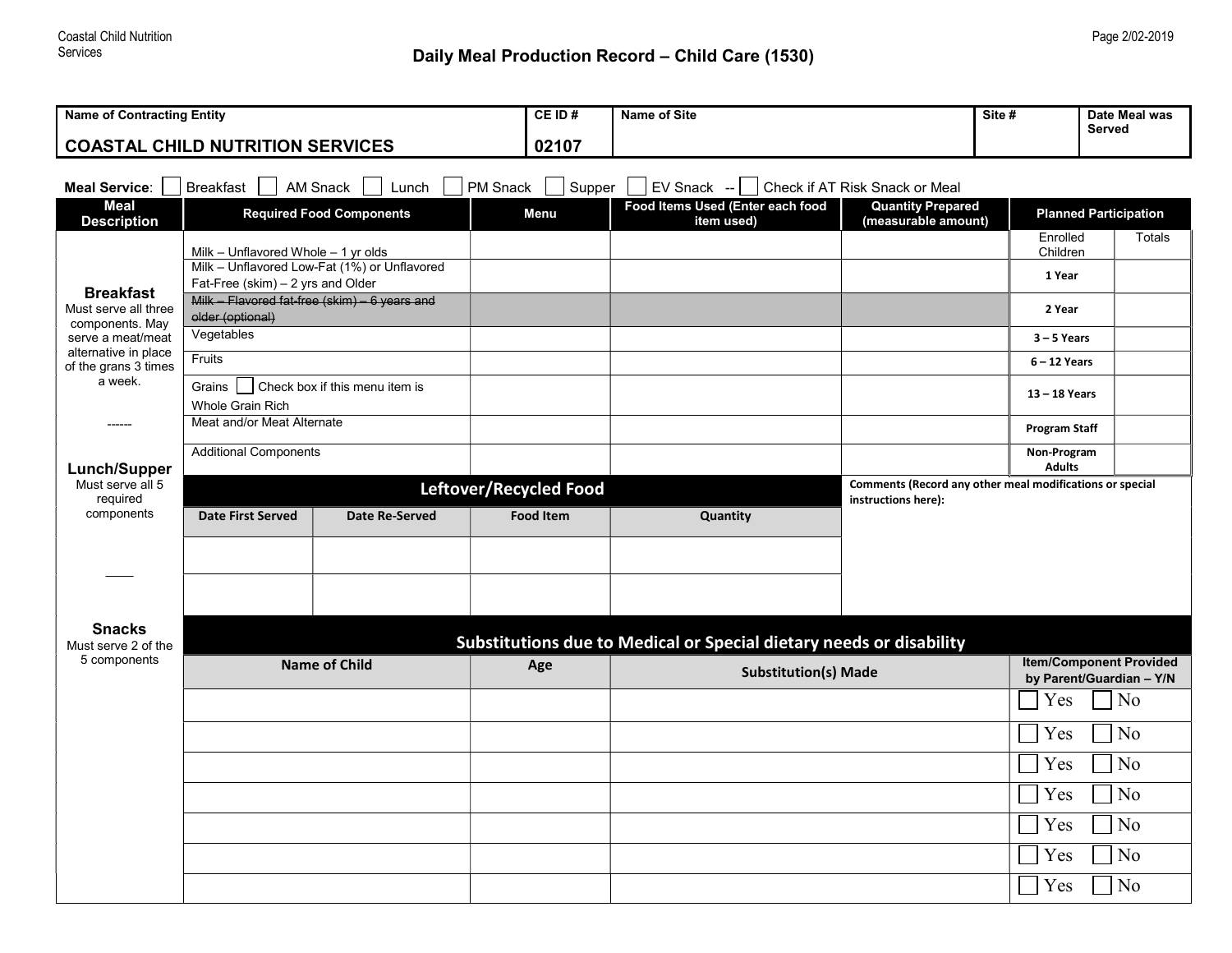| <b>Name of Contracting Entity</b>                                                                                                    |                                                                                                       |                                 |                        | <b>Name of Site</b>                            |                                                          | Site #<br>Date Meal was<br>Served |                              |  |  |  |
|--------------------------------------------------------------------------------------------------------------------------------------|-------------------------------------------------------------------------------------------------------|---------------------------------|------------------------|------------------------------------------------|----------------------------------------------------------|-----------------------------------|------------------------------|--|--|--|
| <b>COASTAL CHILD NUTRITION SERVICES</b>                                                                                              |                                                                                                       |                                 |                        |                                                |                                                          |                                   |                              |  |  |  |
| Check if AT Risk Snack or Meal<br><b>Breakfast</b><br>PM Snack<br>Supper<br>EV Snack --<br><b>Meal Service:</b><br>AM Snack<br>Lunch |                                                                                                       |                                 |                        |                                                |                                                          |                                   |                              |  |  |  |
| <b>Meal</b><br><b>Description</b>                                                                                                    |                                                                                                       | <b>Required Food Components</b> | Menu                   | Food Items Used (Enter each food<br>item used) | <b>Quantity Prepared</b><br>(measurable amount)          |                                   | <b>Planned Participation</b> |  |  |  |
|                                                                                                                                      | Milk - Unflavored Whole - 1 yr olds                                                                   |                                 |                        |                                                |                                                          | Enrolled<br>Children              | Totals                       |  |  |  |
| <b>Breakfast</b>                                                                                                                     | Milk - Unflavored Low-Fat (1%) or Unflavored<br>Fat-Free (skim) - 2 yrs and Older                     |                                 |                        |                                                |                                                          | 1 Year                            |                              |  |  |  |
| Must serve all three<br>components. May                                                                                              | Milk - Flavored fat-free (skim) - 6 years and<br>older (optional)                                     |                                 |                        |                                                |                                                          | 2 Year                            |                              |  |  |  |
| serve a meat/meat                                                                                                                    | Vegetables                                                                                            |                                 |                        |                                                |                                                          | $3 - 5$ Years                     |                              |  |  |  |
| alternative in place<br>of the grans 3 times                                                                                         | Fruits                                                                                                |                                 |                        |                                                |                                                          | $6 - 12$ Years                    |                              |  |  |  |
| a week.                                                                                                                              | Check box if this menu item is<br>Grains<br><b>Whole Grain Rich</b>                                   |                                 |                        |                                                |                                                          | 13 - 18 Years                     |                              |  |  |  |
|                                                                                                                                      | Meat and/or Meat Alternate                                                                            |                                 |                        |                                                |                                                          | <b>Program Staff</b>              |                              |  |  |  |
| <b>Lunch/Supper</b>                                                                                                                  | <b>Additional Components</b>                                                                          |                                 |                        |                                                |                                                          | Non-Program<br><b>Adults</b>      |                              |  |  |  |
| Must serve all 5                                                                                                                     |                                                                                                       |                                 | Leftover/Recycled Food |                                                | Comments (Record any other meal modifications or special |                                   |                              |  |  |  |
| required<br>components                                                                                                               | <b>Date First Served</b><br>Date Re-Served                                                            |                                 | <b>Food Item</b>       | Quantity                                       | instructions here):                                      |                                   |                              |  |  |  |
|                                                                                                                                      |                                                                                                       |                                 |                        |                                                |                                                          |                                   |                              |  |  |  |
|                                                                                                                                      |                                                                                                       |                                 |                        |                                                |                                                          |                                   |                              |  |  |  |
|                                                                                                                                      |                                                                                                       |                                 |                        |                                                |                                                          |                                   |                              |  |  |  |
| <b>Snacks</b>                                                                                                                        |                                                                                                       |                                 |                        |                                                |                                                          |                                   |                              |  |  |  |
| Must serve 2 of the<br>5 components                                                                                                  | Substitutions due to Medical or Special dietary needs or disability<br><b>Item/Component Provided</b> |                                 |                        |                                                |                                                          |                                   |                              |  |  |  |
|                                                                                                                                      | <b>Name of Child</b>                                                                                  |                                 | Age                    | <b>Substitution(s) Made</b>                    |                                                          |                                   | by Parent/Guardian - Y/N     |  |  |  |
|                                                                                                                                      |                                                                                                       |                                 |                        |                                                |                                                          | Yes                               | No                           |  |  |  |
|                                                                                                                                      |                                                                                                       |                                 |                        |                                                |                                                          | Yes                               | No                           |  |  |  |
|                                                                                                                                      |                                                                                                       |                                 |                        |                                                |                                                          | Yes                               | No                           |  |  |  |
|                                                                                                                                      |                                                                                                       |                                 |                        |                                                |                                                          | Yes                               | No                           |  |  |  |
|                                                                                                                                      |                                                                                                       |                                 |                        |                                                |                                                          | Yes                               | No                           |  |  |  |
|                                                                                                                                      |                                                                                                       |                                 |                        |                                                |                                                          | Yes                               | No                           |  |  |  |
|                                                                                                                                      |                                                                                                       |                                 |                        |                                                |                                                          | Yes                               | No                           |  |  |  |